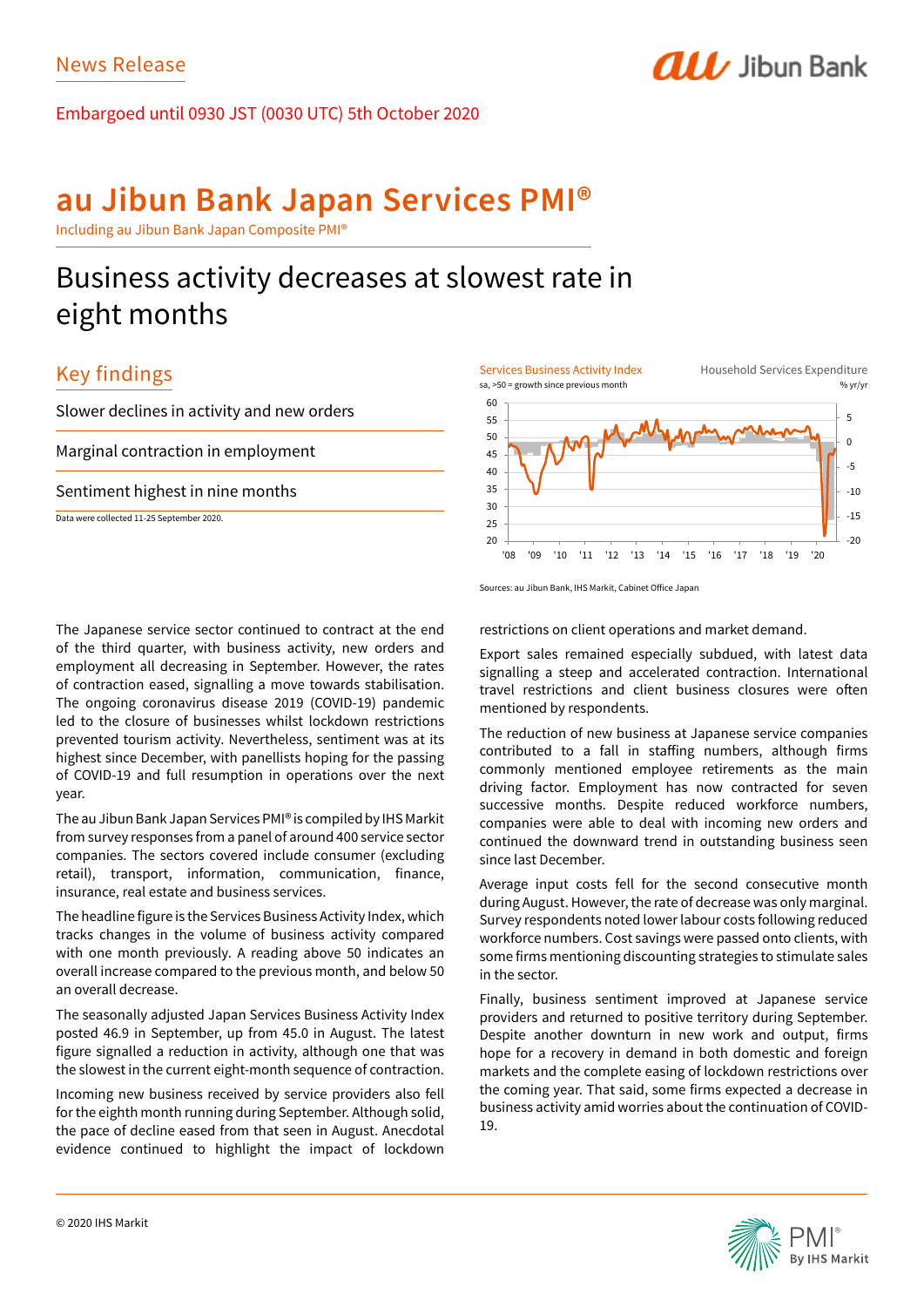## au Jibun Bank Japan Composite PMI®

### Highest composite reading for seven months in September

The au Jibun Bank Japan Composite\* PMI Output Index - which measures combined output in the manufacturing and services sectors - rose to 46.6 in September from 45.2 in August, the highest reading since February. However, the index was below the crucial 50.0 neutral value for the eighth month running.

Private sector new business also continued to fall, although the pace of reduction eased to the slowest in the current period of decline. New orders placed at Japanese manufacturers decreased to a greater extent than in the service sector.

Falling workloads led private sector companies to reduce their staffing levels. Marginal job cuts were signalled among manufacturers and service providers.

### Companies in both sectors were optimistic that business activity will rise in the coming 12 months. At the composite level, business expectations were the strongest since December 2018.

*\*Composite indices are weighted averages of comparable manufacturing and services indices. Weights reflect the relative size of the manufacturing and service sectors according to official GDP data. The Japan Composite Output Index is a weighted average of the Manufacturing Output Index and the Services Business Activity Index.*



Sources: au Jibun Bank, IHS Markit, Cabinet Office Japan.





## Comment

Commenting on the latest survey results, Shreeya Patel, Economist at IHS Markit, said:

*"Japan continues to be impacted by the COVID-19 outbreak as it recorded another contraction in services business activity during September. Demand across the country remains subdued, with tourism and travel restrictions impeding new work volumes across the service sector. There were some signs of stabilisation, however, with activity falling to the least extent since the pandemic began.*

*"Optimism was also evident regarding the year-ahead outlook. Sentiment returned to positive territory amid hopes of rising demand in the next 12 months.* 

*Employment, meanwhile, dropped only marginally. Overall, there are signs of improvement in the sector, however recovery is far from secure."*